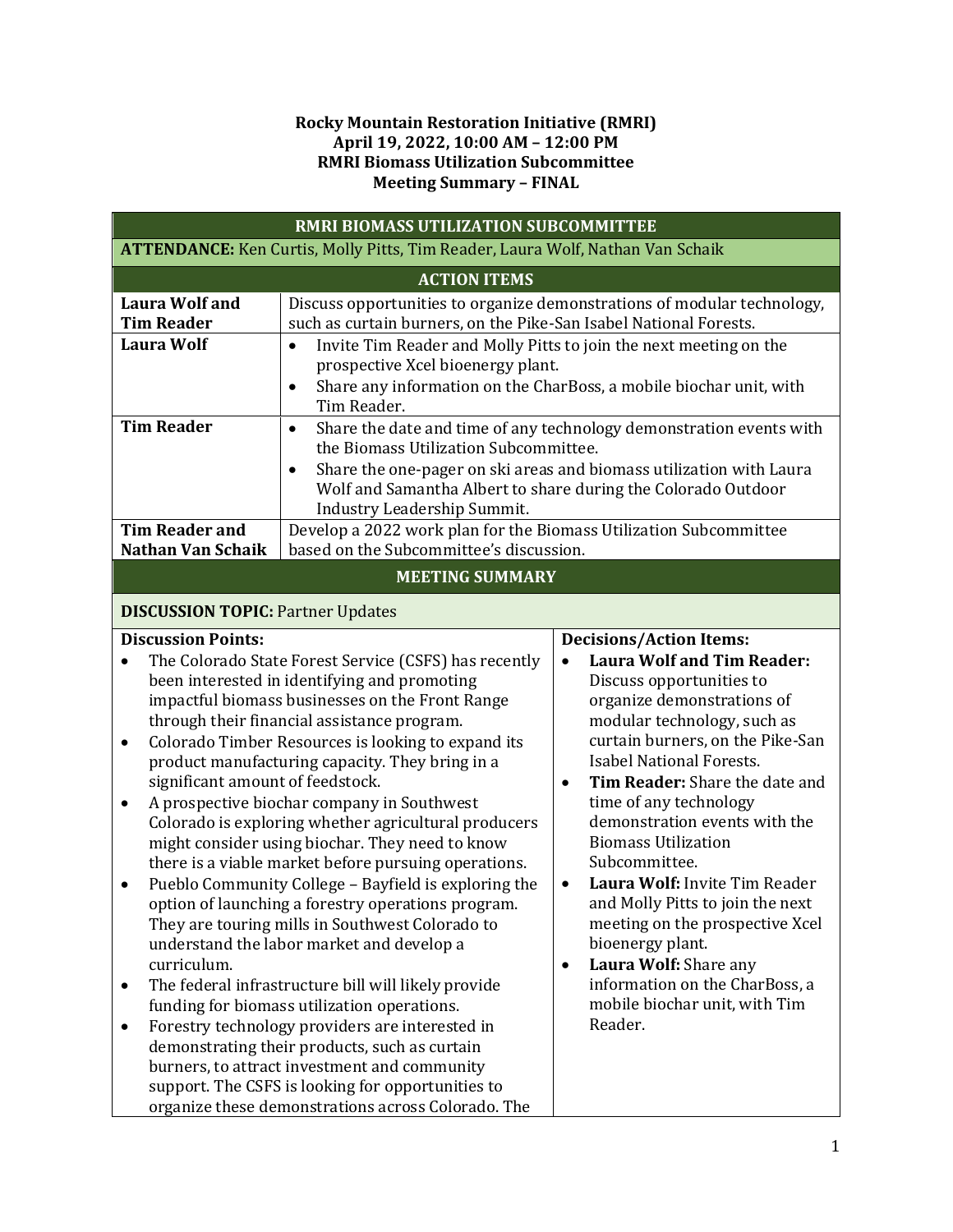companies are willing to front most of the cost of the demonstrations.

- The US Forest Service (USFS) Wildfire Crisis Strategy is allocating over \$18 million for forest management on the Front Range. This funding can help support forestry businesses on the Front Range and is something that the Biomass Utilization Subcommittee should consider.
- The USFS will announce the Wood Innovations Grant awards in May.
- The USFS, CSFS, and Bureau of Land Management (BLM) are in conversations with Xcel about establishing a bioenergy plant. The USFS, CSFS, and BLM are assessing the amount of biomass supply available to the plant over the next ten years.
- The Pike -San Isabel National Forests (PSICC) staff is interested in using mobile biochar units, such as the CharBoss. The USFS and Rocky Mountain Research Station (RMRS) are exploring options to use mobile biochar units on the PSICC.
- The City of Boulder is interested in establishing bioenergy and biochar facilities to utilize compost and urban wood waste. Laura Wolf will be meeting with the City of Boulder staff to explore options.
- The USFS Washington Office is developing guidance to allocate funding to establish firewood banks. Laura Wolf is participating in those discussions. The Washington Office is also establishing a subteam on biochar as part of their carbon partnership program.
- Colorado Springs Utilities is exploring opportunities to transport biomass in the Pikes Peak area to facilities around the nation. Colorado Springs Utilities would like to use the rail system to take biomass to sawmills in Wyoming. They are working with the USFS and CSFS to calculate the biomass supply available for transport. Industry partners are meeting with Colorado Springs Utilities to discuss transportation options on April 28.
- Colorado Timber Industry Association (CTIA) has been presenting to the state legislature on workforce and biomass issues.
- CTIA has been talking with the National Forests in Colorado about quantifying biomass availability to promote biomass businesses. The best information on biomass availability is on the Grand Mesa, Uncompahgre, and Gunnison (GMUG) National Forests and the Rio Grande National Forests because they have the most up -to -date Forest Plans.
- The CTIA annual meeting is on May 5 and 6 in Delta.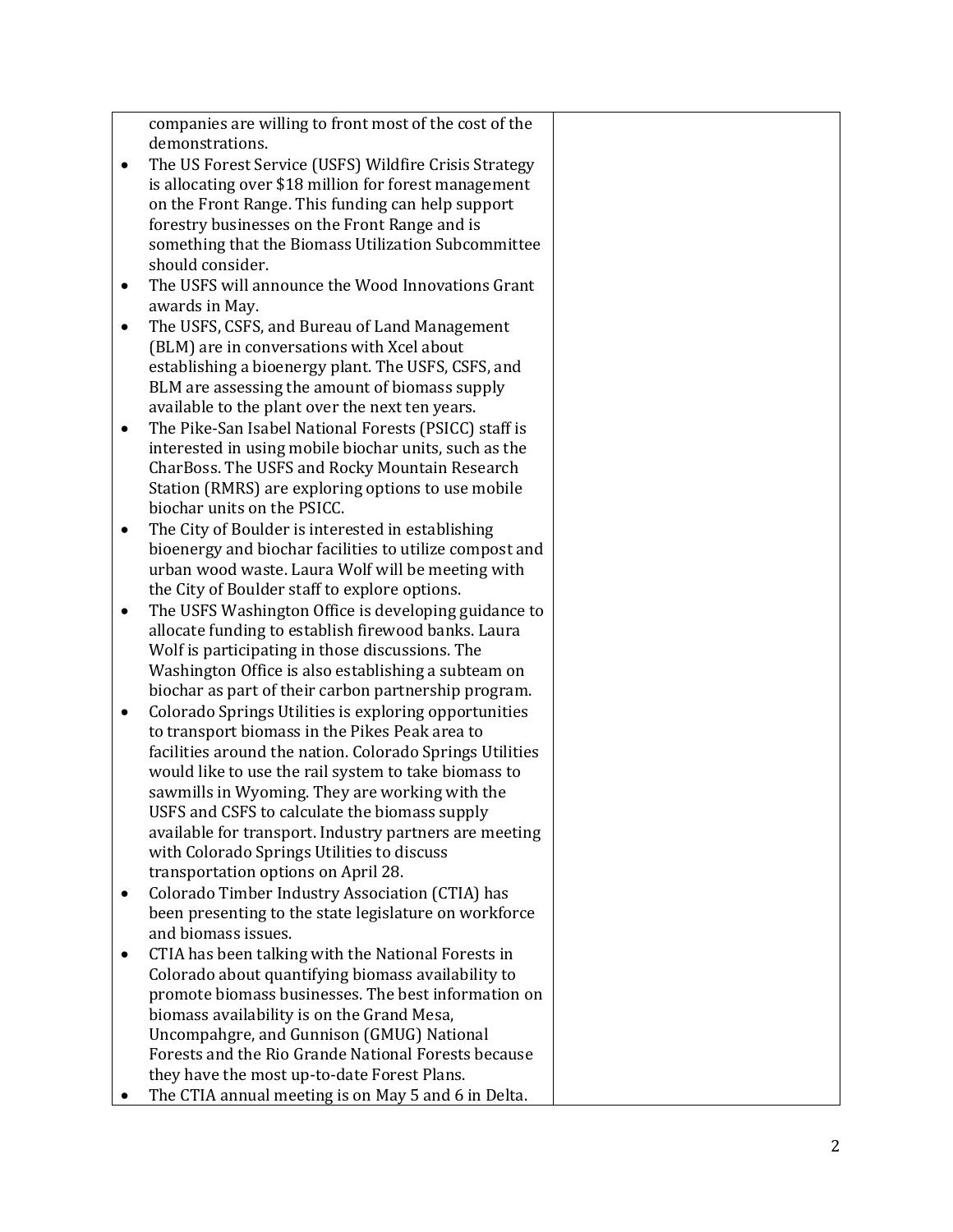| $\bullet$<br>boundary in Southwest Colorado.                                                                                                                             | IronWood Mill in Southwest Colorado has suspended<br>their operations. They have faced challenges from the<br>community related to noise and sawdust production.<br>Southwest Colorado is organizing a governance<br>structure to implement a Collaborative Forest<br>Landscape Restoration Program (CFLRP) grant. The<br>CFLRP boundary partially overlaps the RMRI<br><b>DISCUSSION TOPIC:</b> Communication Opportunities                                                  |                                                                                                                                                                                                                        |
|--------------------------------------------------------------------------------------------------------------------------------------------------------------------------|-------------------------------------------------------------------------------------------------------------------------------------------------------------------------------------------------------------------------------------------------------------------------------------------------------------------------------------------------------------------------------------------------------------------------------------------------------------------------------|------------------------------------------------------------------------------------------------------------------------------------------------------------------------------------------------------------------------|
| <b>Discussion Points:</b>                                                                                                                                                |                                                                                                                                                                                                                                                                                                                                                                                                                                                                               | <b>Decisions/Action Items</b>                                                                                                                                                                                          |
| $\bullet$<br>Source.                                                                                                                                                     | RMRI (RMRI) can provide support to anyone<br>interested in presenting on RMRI at an event or<br>conference. Anyone interested in presenting on RMRI<br>at an event should reach out to Nathan Van Schaik.<br>RMRI has also released the latest edition of The                                                                                                                                                                                                                 | Tim Reader: Share the one-<br>$\bullet$<br>pager on ski areas and biomass<br>utilization with Laura Wolf and<br>Samantha Albert to share during<br>the Colorado Outdoor Industry<br>Leadership Summit.                 |
| ٠                                                                                                                                                                        | The Colorado Outdoor Recreation Industry Office is<br>hosting the Colorado Outdoor Industry Leadership<br>Summit. The USFS is planning on presenting on<br>biomass utilization and ski areas. The CSFS can share<br>their one-pager on ski areas and biomass utilization<br>with Laura Wolf and Samantha Albert to share during<br>the Colorado Outdoor Industry Leadership Summit.                                                                                           |                                                                                                                                                                                                                        |
|                                                                                                                                                                          | <b>DISCUSSION TOPIC: Biomass Utilization Subcommittee 2022 Work Plan</b>                                                                                                                                                                                                                                                                                                                                                                                                      |                                                                                                                                                                                                                        |
| <b>Discussion Points:</b><br>$\bullet$<br>$\circ$<br><b>Front Range</b><br>$\circ$<br>and passed)<br>$\circ$<br>Tours<br>$\circ$<br>partners<br>$\circ$<br>other states. | The RMRI Biomass Utilization Subcommittee could<br>potentially pursue the following tasks:<br>Support infrastructure implementation on the<br>Track State Legislation (pending, proposed,<br>Organize facility and/or biomass project site<br>Organize technology demonstrations for<br>Invite guest speakers to talk about biomass<br>utilization efforts across Colorado and in<br>The federal infrastructure bill is allocating funding to                                 | <b>Decisions/Action Items</b><br><b>Tim Reader and Nathan</b><br>$\bullet$<br>Van Schaik: Develop a 2022<br>work plan for the Biomass<br><b>Utilization Subcommittee</b><br>based on the Subcommittee's<br>discussion. |
| funds.                                                                                                                                                                   | support biomass utilization. The RMRI Biomass<br>Utilization Subcommittee should identify<br>opportunities to promote biomass utilization from the<br>federal infrastructure bill and determine how the<br>Subcommittee could support businesses with those<br>The Biomass Utilization Subcommittee should be<br>mindful not to promote biomass utilization in areas<br>that cannot support growth due to a lack of wood<br>supply or critical infrastructure, such as roads. |                                                                                                                                                                                                                        |